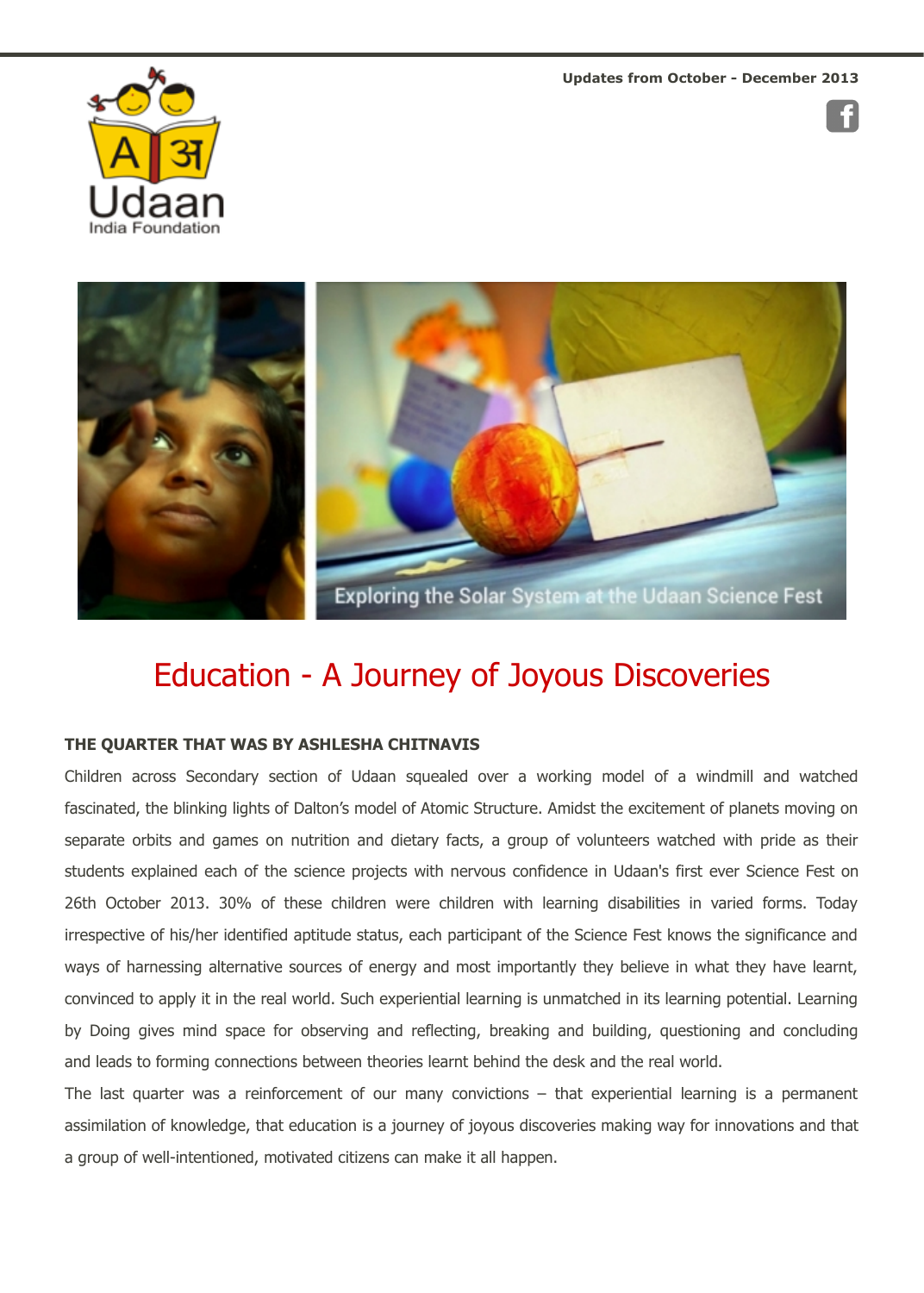

**Corporate Partner JLT brought joy and colour to Udaan** and the partnership entered a truly synergetic phase with the visit of Mr. Burke, Group Chief Executive, who visited the Learning Centre and reiterated their commitment to Udaan. Further, the spirited ISMP group, constituted by the senior management of various JLT global entities, wanted to be more than mere visitors at Udaan. They plunged into all programmes, meeting a crosssection of beneficiaries to understand the organization and the children as insiders. Furthermore, armed with paint cans, brushes and rollers, they painted the Hamaari Udaan Library giving it a new and colourful look.



**Field trips followed themes with specific learning objectives** at each level of the curriculum. Students of the primary level got introduced to community helpers by enjoying a ride in the fire brigade engine, a guided tour and a demonstration by the firemen of their work at the Vikroli Fire Station. At the secondary level, the focus was to create awareness about the environment and some classes went to the Bombay Natural History Society Conservation Centre whereas others mapped the flora and fauna at the Jijamata Zoo with Sprouts Environment Trust. The senior secondary children had an opportunity to be a part of the "TECHMATE" at D.Y Patil College of Engineering where they learned about innovation and entrepreneurship and were



**Festivities brought in happy moments and implicit learning.** On 1st October, children reinforced the teachings of Gandhiji through an act of 3 monkeys and teachers contributed with a Nukkad Natak. Dusshera celebrations exhibited the essence of integrated curriculum with children of Kindergarten and Primary level dressed as 9 forms of Mother Durga and introduced themselves as manifestations of each strong attribute that a woman possesses. Secondary level students performed the skit on Setu Bandhan, ending on a note of work and worship. Diwali brought in new clothes for the children and parties across all grades organized by JLT and Nomura.



**Music and Art mark Children's day celebrations at Udaan.** On Children's Day we proudly organized our very first Music Fest. Trained by Mrs. Katrani, our Music Teacher Volunteer, some students from primary grades turned into old 'Auntie Monicas' whilst others into the 'Duck family'. All students sang straight from their hearts and enthralled the audience with their singing ability. The secondary children got an opportunity to express their dreams and aspirations through another creative and powerful medium: Art. With drawings on the theme of 'Meri Udaan' and 'My Dreams' we saw many future doctors, pilots and teachers amongst us and were inspired to give flight to those dreams. Volunteers from Atma judged the drawings and prizes were awarded to the



**Co-curricular experiences led by dedicated volunteers** at the Saturday Club brought many new learnings for the children. The 1st term culminated on 26th October 2013 with a presentation of different forms of Indian dance, an exhibition of experiments and working models explaining scientific concepts and more. The 2nd term began in December with new clubs such as Yoga Club, Music Club and Indoor Games Club. The latter was specially formalized keeping in focus the needs of children from remedial groups who are learning to calculate, build vocabulary and analyse concepts through games such as Chess, Pictionary and Monopoly.



**It is said that Noah's Ark was built by volunteers.** We at Udaan experience the value of such volunteers in all our programmes. Mrs. Sharon White, has been one of these wonderful volunteers at our Computer Centre for the past 3 years. She designed the whole curriculum of the Computer Centre with systems and structures formalized in every area. After becoming an NIIT partner centre in June 2013, the curriculum was redesigned under her leadership to meet the NIIT course objectives. We were sad to say goodbye to Mrs. White who moved back to England, her home country. We wish her all the best for her future and we will ensure that the Computer Centre will always maintain the culture and standards that she has established.